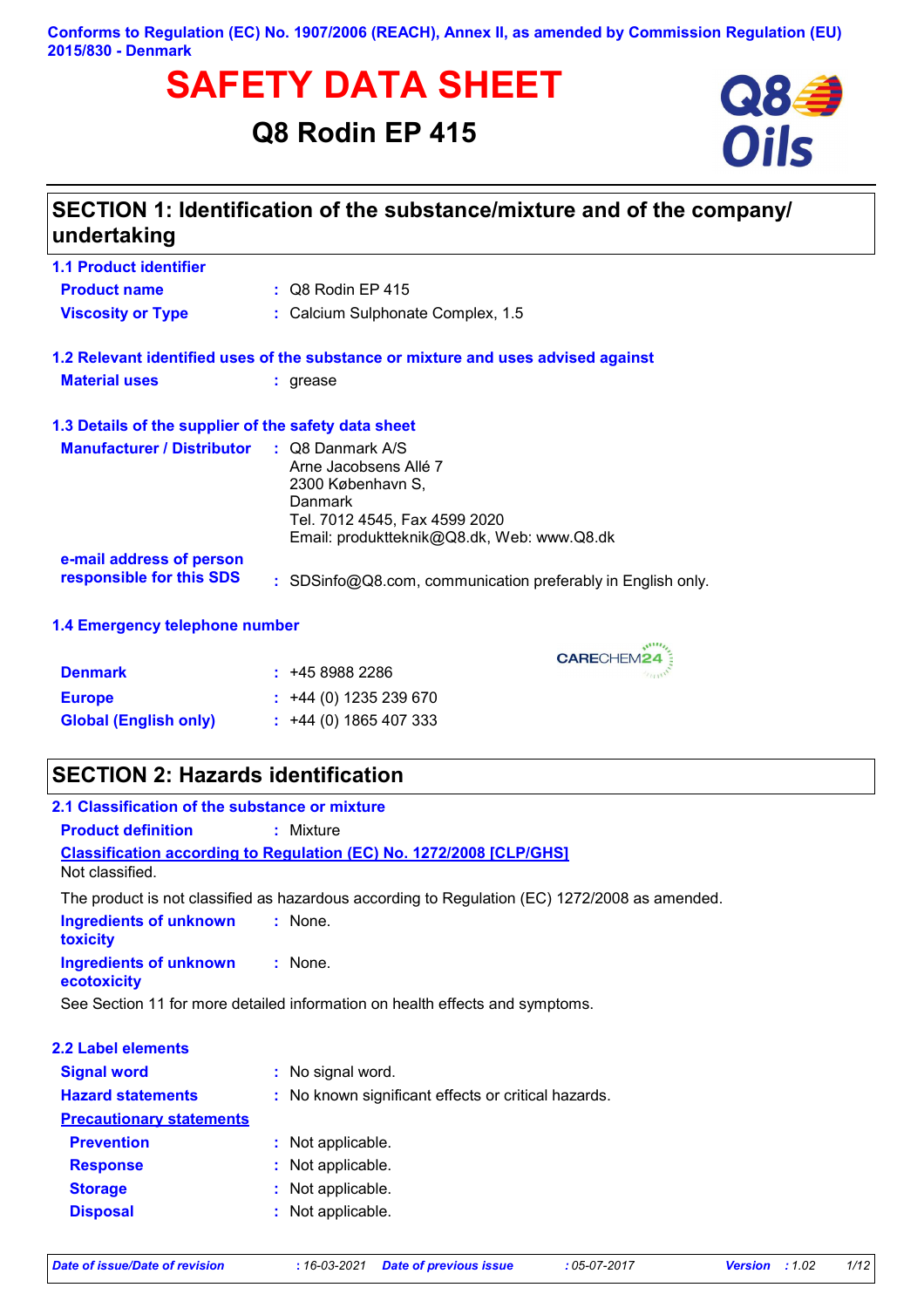| <b>SECTION 2: Hazards identification</b>                                                                                                                        |                                                                                            |  |  |  |
|-----------------------------------------------------------------------------------------------------------------------------------------------------------------|--------------------------------------------------------------------------------------------|--|--|--|
| <b>Supplemental label</b><br>elements                                                                                                                           | : Safety data sheet available on request.                                                  |  |  |  |
| <b>Annex XVII - Restrictions</b><br>on the manufacture,<br>placing on the market and<br>use of certain dangerous<br>substances, mixtures and<br><b>articles</b> | : Not applicable.                                                                          |  |  |  |
| <b>Special packaging requirements</b>                                                                                                                           |                                                                                            |  |  |  |
| <b>Containers to be fitted</b><br>with child-resistant<br>fastenings                                                                                            | : Not applicable.                                                                          |  |  |  |
| <b>Tactile warning of danger : Not applicable.</b>                                                                                                              |                                                                                            |  |  |  |
| 2.3 Other hazards                                                                                                                                               |                                                                                            |  |  |  |
| <b>Product meets the criteria</b><br>for PBT or vPvB according<br>to Regulation (EC) No.<br>1907/2006, Annex XIII                                               | : This mixture does not contain any substances that are assessed to be a PBT or a<br>vPvB. |  |  |  |
| Other hazards which do<br>not result in classification                                                                                                          | : Prolonged or repeated contact may dry skin and cause irritation.                         |  |  |  |

## **SECTION 3: Composition/information on ingredients**

| <b>Product/ingredient name</b>                                          | <b>Identifiers</b>                                | $\frac{9}{6}$ | <b>Regulation (EC) No.</b><br>1272/2008 [CLP]                                 | <b>Type</b> | <b>Notes</b> |
|-------------------------------------------------------------------------|---------------------------------------------------|---------------|-------------------------------------------------------------------------------|-------------|--------------|
| Calcium sulfonate complex grease<br>based on mineral oil with additives |                                                   | $\geq 90$     | Not classified.                                                               | $[2]$       |              |
| Benzenesulfonic acid.<br>C10-13-alkyl derivs., calcium salt             | REACH #:<br>01-2119560592-37<br>CAS: 1335202-81-7 | ≤3            | Skin Irrit. 2, H315<br>Eye Dam. 1, H318<br>Aquatic Chronic 3,<br>H412         | $[1]$       |              |
|                                                                         |                                                   |               | See Section 16 for<br>the full text of the H<br>statements declared<br>above. |             |              |

The mineral oils in the product contain < 3% DMSO extract (IP 346).

There are no additional ingredients present which, within the current knowledge of the supplier and in the concentrations applicable, are classified as hazardous to health or the environment, are PBTs, vPvBs or Substances of equivalent concern, or have been assigned a workplace exposure limit and hence require reporting in this section. **Type** 

[1] Substance classified with a health or environmental hazard

[2] Substance with a workplace exposure limit

[3] Substance meets the criteria for PBT according to Regulation (EC) No. 1907/2006, Annex XIII

[4] Substance meets the criteria for vPvB according to Regulation (EC) No. 1907/2006, Annex XIII

E<sub>5</sub><br>[5] Substance of equivalent concern

[6] Additional disclosure due to company policy

Occupational exposure limits, if available, are listed in Section 8.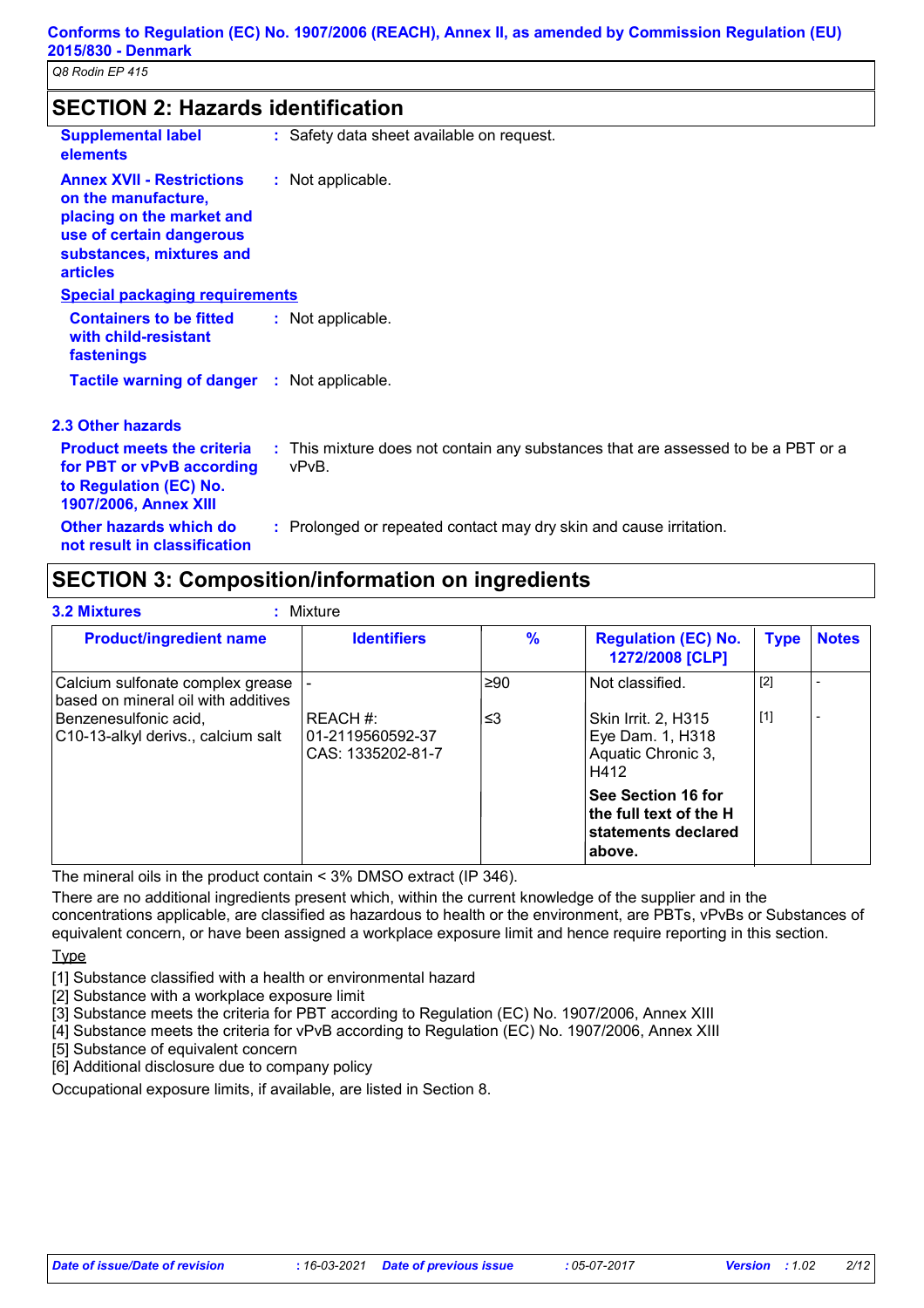## **SECTION 4: First aid measures**

| <b>4.1 Description of first aid measures</b> |                                                                                                                                                                                                                                                                   |
|----------------------------------------------|-------------------------------------------------------------------------------------------------------------------------------------------------------------------------------------------------------------------------------------------------------------------|
| <b>Eye contact</b>                           | : Immediately flush eyes with plenty of water, occasionally lifting the upper and lower<br>eyelids. Check for and remove any contact lenses. Get medical attention.                                                                                               |
| <b>Inhalation</b>                            | : Remove victim to fresh air and keep at rest in a position comfortable for breathing.<br>Get medical attention if symptoms occur.                                                                                                                                |
| <b>Skin contact</b>                          | : Wash skin thoroughly with soap and water or use recognized skin cleanser.<br>Remove contaminated clothing and shoes. Get medical attention if symptoms occur.                                                                                                   |
| <b>Ingestion</b>                             | : Wash out mouth with water. If material has been swallowed and the exposed<br>person is conscious, give small quantities of water to drink. Do not induce vomiting<br>unless directed to do so by medical personnel. Get medical attention if symptoms<br>occur. |
| <b>Protection of first-aiders</b>            | : No action shall be taken involving any personal risk or without suitable training.                                                                                                                                                                              |

## **4.2 Most important symptoms and effects, both acute and delayed Over-exposure signs/symptoms**

| <b>Eye contact</b><br><b>Inhalation</b> | : No specific data.<br>: No specific data.                                         |
|-----------------------------------------|------------------------------------------------------------------------------------|
| <b>Skin contact</b>                     | : Adverse symptoms may include the following:<br>irritation<br>dryness<br>cracking |
| <b>Ingestion</b>                        | : No specific data.                                                                |

## **4.3 Indication of any immediate medical attention and special treatment needed**

| <b>Notes to physician</b>  | : Treat symptomatically. Contact poison treatment specialist immediately if large<br>quantities have been ingested or inhaled. |
|----------------------------|--------------------------------------------------------------------------------------------------------------------------------|
| <b>Specific treatments</b> | $:$ No specific treatment.                                                                                                     |

# **SECTION 5: Firefighting measures**

| 5.1 Extinguishing media                                   |                                                                                                                                                                                                                                                                                                                                                                       |  |  |
|-----------------------------------------------------------|-----------------------------------------------------------------------------------------------------------------------------------------------------------------------------------------------------------------------------------------------------------------------------------------------------------------------------------------------------------------------|--|--|
| <b>Suitable extinguishing</b><br>media                    | : Use dry chemical, $CO2$ , alcohol-resistant foam or water spray (fog).                                                                                                                                                                                                                                                                                              |  |  |
| <b>Unsuitable extinguishing</b><br>media                  | : Do not use water jet.                                                                                                                                                                                                                                                                                                                                               |  |  |
| 5.2 Special hazards arising from the substance or mixture |                                                                                                                                                                                                                                                                                                                                                                       |  |  |
| <b>Hazards from the</b><br>substance or mixture           | : In a fire or if heated, a pressure increase will occur and the container may burst.                                                                                                                                                                                                                                                                                 |  |  |
| <b>Hazardous combustion</b><br>products                   | : Decomposition products may include the following materials:<br>carbon dioxide<br>carbon monoxide                                                                                                                                                                                                                                                                    |  |  |
| <b>5.3 Advice for firefighters</b>                        |                                                                                                                                                                                                                                                                                                                                                                       |  |  |
| <b>Special protective actions</b><br>for fire-fighters    | : Promptly isolate the scene by removing all persons from the vicinity of the incident if<br>there is a fire. No action shall be taken involving any personal risk or without<br>suitable training.                                                                                                                                                                   |  |  |
| <b>Special protective</b><br>equipment for fire-fighters  | : Fire-fighters should wear appropriate protective equipment and self-contained<br>breathing apparatus (SCBA) with a full face-piece operated in positive pressure<br>mode. Clothing for fire-fighters (including helmets, protective boots and gloves)<br>conforming to European standard EN 469 will provide a basic level of protection for<br>chemical incidents. |  |  |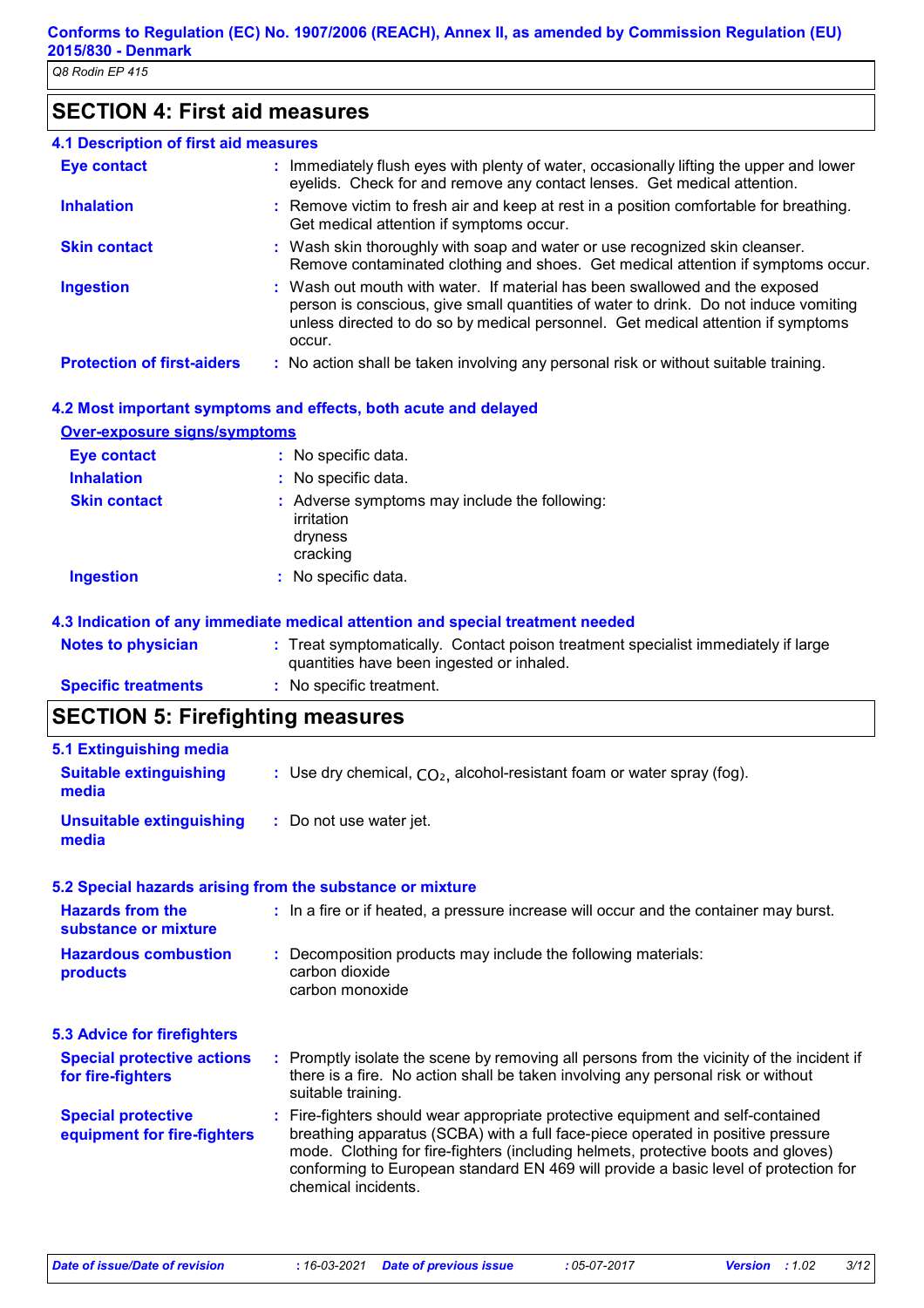## **SECTION 6: Accidental release measures**

|                                                  | 6.1 Personal precautions, protective equipment and emergency procedures                                                                                                                                                                                                                                                                                                                                                                                                        |
|--------------------------------------------------|--------------------------------------------------------------------------------------------------------------------------------------------------------------------------------------------------------------------------------------------------------------------------------------------------------------------------------------------------------------------------------------------------------------------------------------------------------------------------------|
| For non-emergency<br>personnel                   | : No action shall be taken involving any personal risk or without suitable training.<br>Evacuate surrounding areas. Keep unnecessary and unprotected personnel from<br>entering. Do not touch or walk through spilled material. Put on appropriate<br>personal protective equipment.                                                                                                                                                                                           |
| For emergency responders                         | : If specialized clothing is required to deal with the spillage, take note of any<br>information in Section 8 on suitable and unsuitable materials. See also the<br>information in "For non-emergency personnel".                                                                                                                                                                                                                                                              |
| <b>6.2 Environmental</b><br>precautions          | : Avoid dispersal of spilled material and runoff and contact with soil, waterways,<br>drains and sewers. Inform the relevant authorities if the product has caused<br>environmental pollution (sewers, waterways, soil or air).                                                                                                                                                                                                                                                |
|                                                  | 6.3 Methods and materials for containment and cleaning up                                                                                                                                                                                                                                                                                                                                                                                                                      |
| <b>Small spill</b>                               | : Stop leak if without risk. Move containers from spill area. Dilute with water and mop<br>up if water-soluble. Alternatively, or if water-insoluble, absorb with an inert dry<br>material and place in an appropriate waste disposal container. Dispose of via a<br>licensed waste disposal contractor.                                                                                                                                                                       |
| <b>Large spill</b>                               | : Stop leak if without risk. Move containers from spill area. Prevent entry into sewers,<br>water courses, basements or confined areas. Wash spillages into an effluent<br>treatment plant or proceed as follows. Contain and collect spillage with non-<br>combustible, absorbent material e.g. sand, earth, vermiculite or diatomaceous earth<br>and place in container for disposal according to local regulations. Dispose of via a<br>licensed waste disposal contractor. |
| <b>6.4 Reference to other</b><br><b>sections</b> | : See Section 1 for emergency contact information.<br>See Section 8 for information on appropriate personal protective equipment.<br>See Section 13 for additional waste treatment information.                                                                                                                                                                                                                                                                                |

## **SECTION 7: Handling and storage**

The information in this section contains generic advice and guidance. The list of Identified Uses in Section 1 should be consulted for any available use-specific information provided in the Exposure Scenario(s).

#### **7.1 Precautions for safe handling**

| <b>Protective measures</b>                       | : Put on appropriate personal protective equipment (see Section 8).                                                                                                                                                                                                                                                                                           |
|--------------------------------------------------|---------------------------------------------------------------------------------------------------------------------------------------------------------------------------------------------------------------------------------------------------------------------------------------------------------------------------------------------------------------|
| <b>Advice on general</b><br>occupational hygiene | : Eating, drinking and smoking should be prohibited in areas where this material is<br>handled, stored and processed. Workers should wash hands and face before<br>eating, drinking and smoking. Remove contaminated clothing and protective<br>equipment before entering eating areas. See also Section 8 for additional<br>information on hygiene measures. |

#### **7.2 Conditions for safe storage, including any incompatibilities**

Store in accordance with local regulations. Store in original container protected from direct sunlight in a dry, cool and well-ventilated area, away from incompatible materials (see Section 10) and food and drink. Keep container tightly closed and sealed until ready for use. Containers that have been opened must be carefully resealed and kept upright to prevent leakage. Do not store in unlabeled containers. Use appropriate containment to avoid environmental contamination. See Section 10 for incompatible materials before handling or use.

| 7.3 Specific end use(s)    |                  |
|----------------------------|------------------|
| <b>Recommendations</b>     | : Not available. |
| Industrial sector specific | : Not available. |
| <b>solutions</b>           |                  |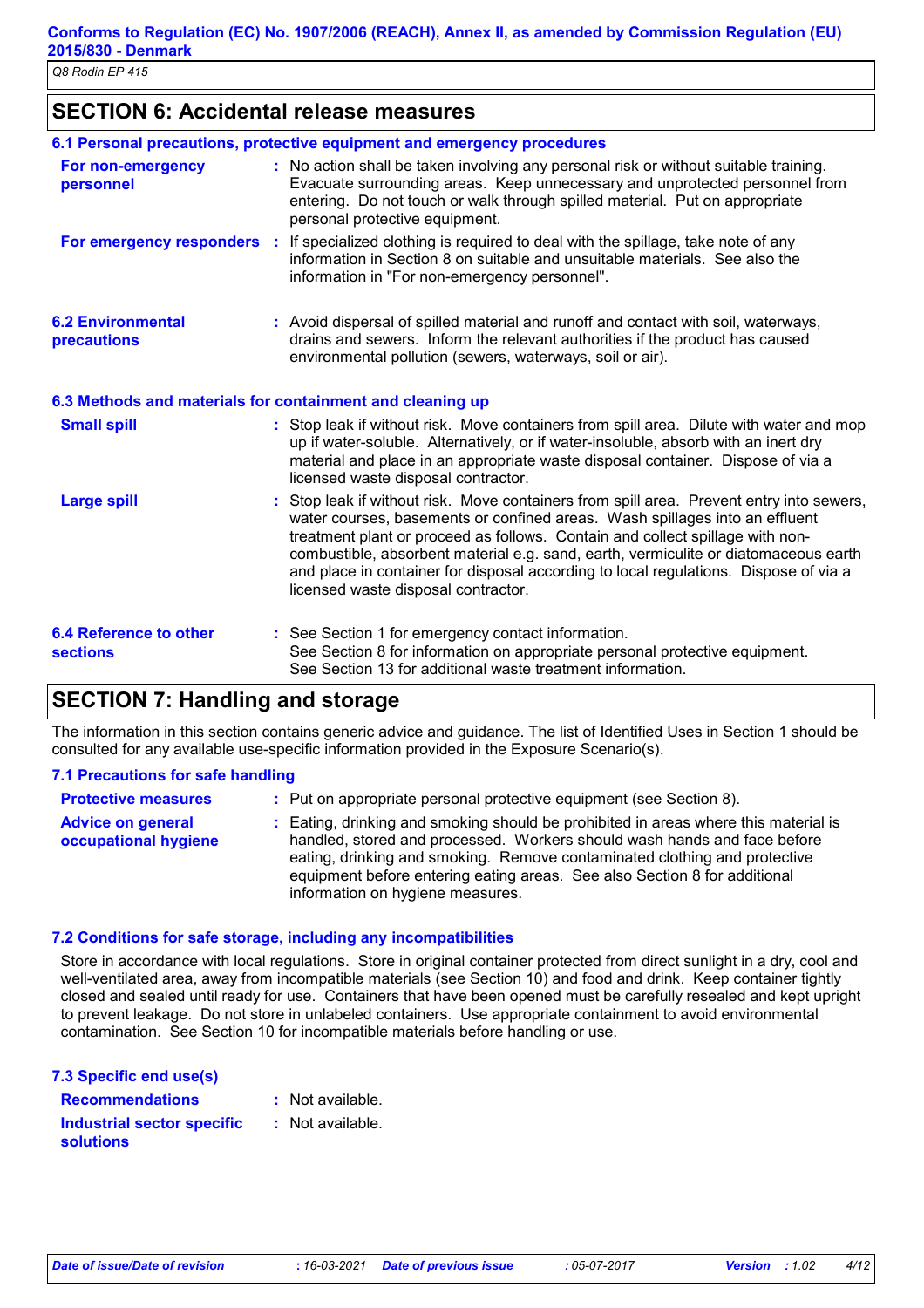## **SECTION 8: Exposure controls/personal protection**

The information in this section contains generic advice and guidance. Information is provided based on typical anticipated uses of the product. Additional measures might be required for bulk handling or other uses that could significantly increase worker exposure or environmental releases.

#### **8.1 Control parameters**

#### **Occupational exposure limits**

| <b>Product/ingredient name</b>            | <b>Exposure limit values</b>         |
|-------------------------------------------|--------------------------------------|
| Calcium sulfonate complex grease based on | <b>EU OEL (Europe).</b>              |
| l mineral oil with additives              | TWA: $5 \text{ mg/m}^3$ , (oil Mist) |

**Recommended monitoring procedures :** If this product contains ingredients with exposure limits, personal, workplace atmosphere or biological monitoring may be required to determine the effectiveness of the ventilation or other control measures and/or the necessity to use respiratory protective equipment. Reference should be made to monitoring standards, such as the following: European Standard EN 689 (Workplace atmospheres - Guidance for the assessment of exposure by inhalation to chemical agents for comparison with limit values and measurement strategy) European Standard EN 14042 (Workplace atmospheres - Guide for the application and use of procedures for the assessment of exposure to chemical and biological agents) European Standard EN 482 (Workplace atmospheres - General requirements for the performance of procedures for the measurement of chemical agents) Reference to national guidance documents for methods for the determination of hazardous substances will also be required.

#### **DNELs/DMELs**

No DNELs/DMELs available.

#### **PNECs**

No PNECs available.

| <b>8.2 Exposure controls</b>                      |                                                                                                                                                                                                                                                                                                                                                                                                   |
|---------------------------------------------------|---------------------------------------------------------------------------------------------------------------------------------------------------------------------------------------------------------------------------------------------------------------------------------------------------------------------------------------------------------------------------------------------------|
| <b>Appropriate engineering</b><br><b>controls</b> | : Good general ventilation should be sufficient to control worker exposure to airborne<br>contaminants.                                                                                                                                                                                                                                                                                           |
| <b>Individual protection measures</b>             |                                                                                                                                                                                                                                                                                                                                                                                                   |
| <b>Hygiene measures</b>                           | : Wash hands, forearms and face thoroughly after handling chemical products,<br>before eating, smoking and using the lavatory and at the end of the working period.<br>Appropriate techniques should be used to remove potentially contaminated clothing.<br>Wash contaminated clothing before reusing. Ensure that eyewash stations and<br>safety showers are close to the workstation location. |
| <b>Eye/face protection</b>                        | : Safety eyewear complying with an approved standard should be used when a risk<br>assessment indicates this is necessary to avoid exposure to liquid splashes, mists,<br>gases or dusts. If contact is possible, the following protection should be worn,<br>unless the assessment indicates a higher degree of protection: safety glasses with<br>side-shields.                                 |
| <b>Skin protection</b>                            |                                                                                                                                                                                                                                                                                                                                                                                                   |
| <b>Hand protection</b>                            | : Chemical-resistant, impervious gloves complying with an approved standard should<br>be worn at all times when handling chemical products if a risk assessment indicates<br>this is necessary. Wear suitable gloves tested to EN374. Recommended: < 1<br>hour (breakthrough time): nitrile rubber 0.17 mm.                                                                                       |
| <b>Body protection</b>                            | : Personal protective equipment for the body should be selected based on the task<br>being performed and the risks involved and should be approved by a specialist<br>before handling this product.                                                                                                                                                                                               |
| <b>Other skin protection</b>                      | : Appropriate footwear and any additional skin protection measures should be<br>selected based on the task being performed and the risks involved and should be<br>approved by a specialist before handling this product.                                                                                                                                                                         |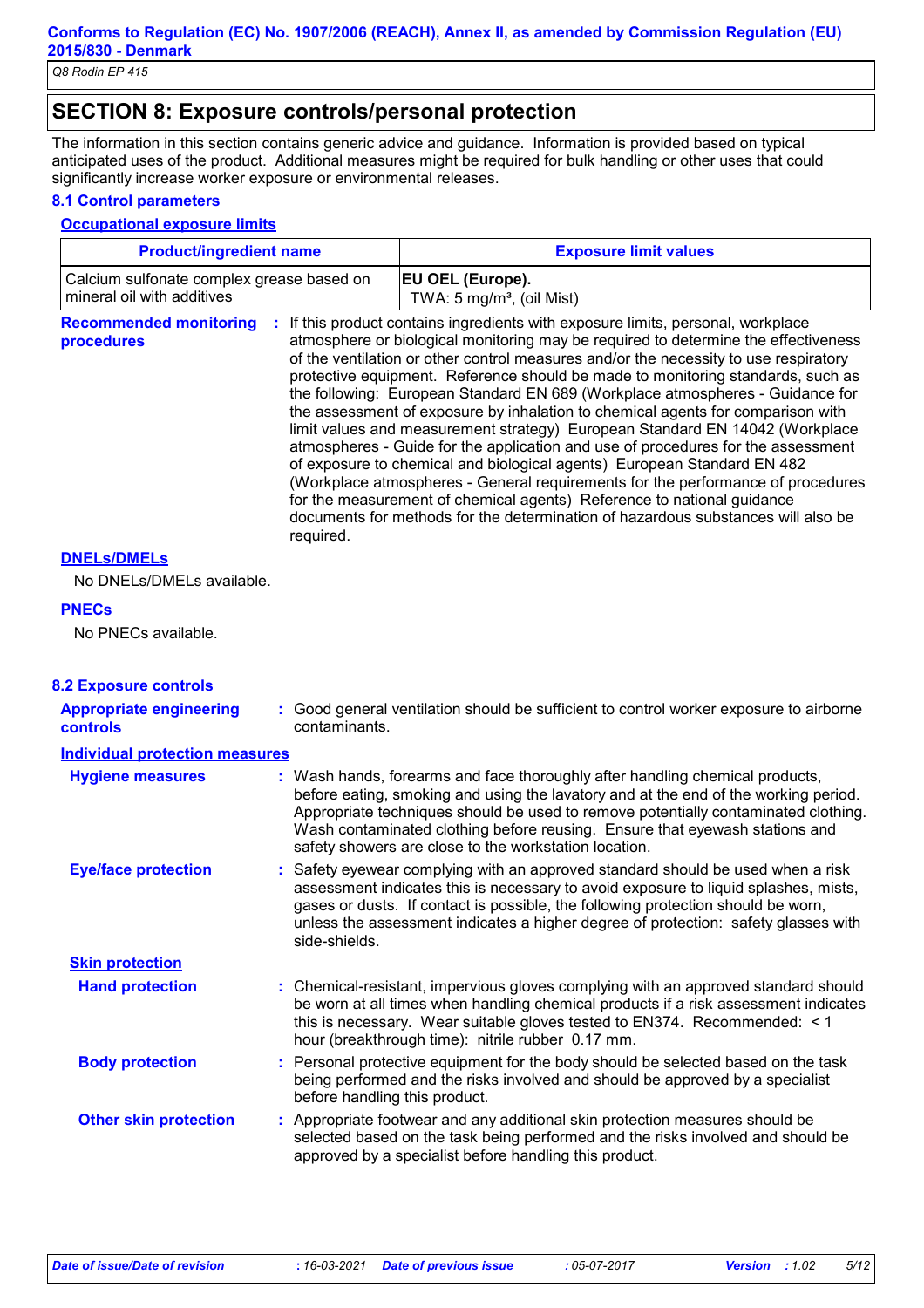# **SECTION 8: Exposure controls/personal protection**

| <b>Respiratory protection</b>                    | : Based on the hazard and potential for exposure, select a respirator that meets the<br>appropriate standard or certification. Respirators must be used according to a<br>respiratory protection program to ensure proper fitting, training, and other important<br>aspects of use. Recommended: Boiling point > 65 °C: A1; Boiling point < 65 °C:<br>AX1; Hot material: A1P2. |
|--------------------------------------------------|--------------------------------------------------------------------------------------------------------------------------------------------------------------------------------------------------------------------------------------------------------------------------------------------------------------------------------------------------------------------------------|
| <b>Environmental exposure</b><br><b>controls</b> | : Emissions from ventilation or work process equipment should be checked to<br>ensure they comply with the requirements of environmental protection legislation.<br>In some cases, fume scrubbers, filters or engineering modifications to the process<br>equipment will be necessary to reduce emissions to acceptable levels.                                                |

## **SECTION 9: Physical and chemical properties**

## **9.1 Information on basic physical and chemical properties**

| <b>Appearance</b>                                                  |                                                                   |
|--------------------------------------------------------------------|-------------------------------------------------------------------|
| <b>Physical state</b>                                              | : Liquid. [grease]                                                |
| <b>Appearance</b>                                                  | : Thick, oily liquid.                                             |
| <b>Color</b>                                                       | : Amber. [Dark]                                                   |
| Odor                                                               | : Hydrocarbon.                                                    |
| <b>Odor threshold</b>                                              | : Not available.                                                  |
| pH                                                                 | : 7                                                               |
| <b>Melting point/freezing point</b>                                | : Not available.                                                  |
| <b>Initial boiling point and</b><br>boiling range                  | $: >250^{\circ}$ C                                                |
| <b>Flash point</b>                                                 | : Open cup: $>150^{\circ}$ C [ASTM D92.]                          |
| <b>Evaporation rate</b>                                            | : Not applicable.                                                 |
| <b>Flammability (solid, gas)</b>                                   | : Not applicable.                                                 |
| <b>Upper/lower flammability or</b><br>explosive limits             | : Not available.                                                  |
| <b>Vapor pressure</b>                                              | : Not applicable.                                                 |
| <b>Vapor density</b>                                               | : Not available.                                                  |
| <b>Density</b>                                                     | : <1 g/cm <sup>3</sup> [25°C]                                     |
| <b>Solubility(ies)</b>                                             | : Insoluble in the following materials: cold water and hot water. |
| <b>Partition coefficient: n-octanol/: Not applicable.</b><br>water |                                                                   |
| <b>Auto-ignition temperature</b>                                   | : Not available.                                                  |
| <b>Decomposition temperature</b>                                   | : Not available.                                                  |
| <b>Viscosity (40°C)</b>                                            | $:$ >20.5 cSt                                                     |
| <b>Explosive properties</b>                                        | : Not applicable.                                                 |
| <b>Oxidizing properties</b>                                        | : Not applicable.                                                 |

## **9.2 Other information**

| <b>SECTION 10: Stability and reactivity</b>       |                                                                                              |  |
|---------------------------------------------------|----------------------------------------------------------------------------------------------|--|
| <b>10.1 Reactivity</b>                            | : No specific test data related to reactivity available for this product or its ingredients. |  |
| <b>10.2 Chemical stability</b>                    | : The product is stable.                                                                     |  |
| <b>10.3 Possibility of</b><br>hazardous reactions | : Under normal conditions of storage and use, hazardous reactions will not occur.            |  |
| <b>10.4 Conditions to avoid</b>                   | : No specific data.                                                                          |  |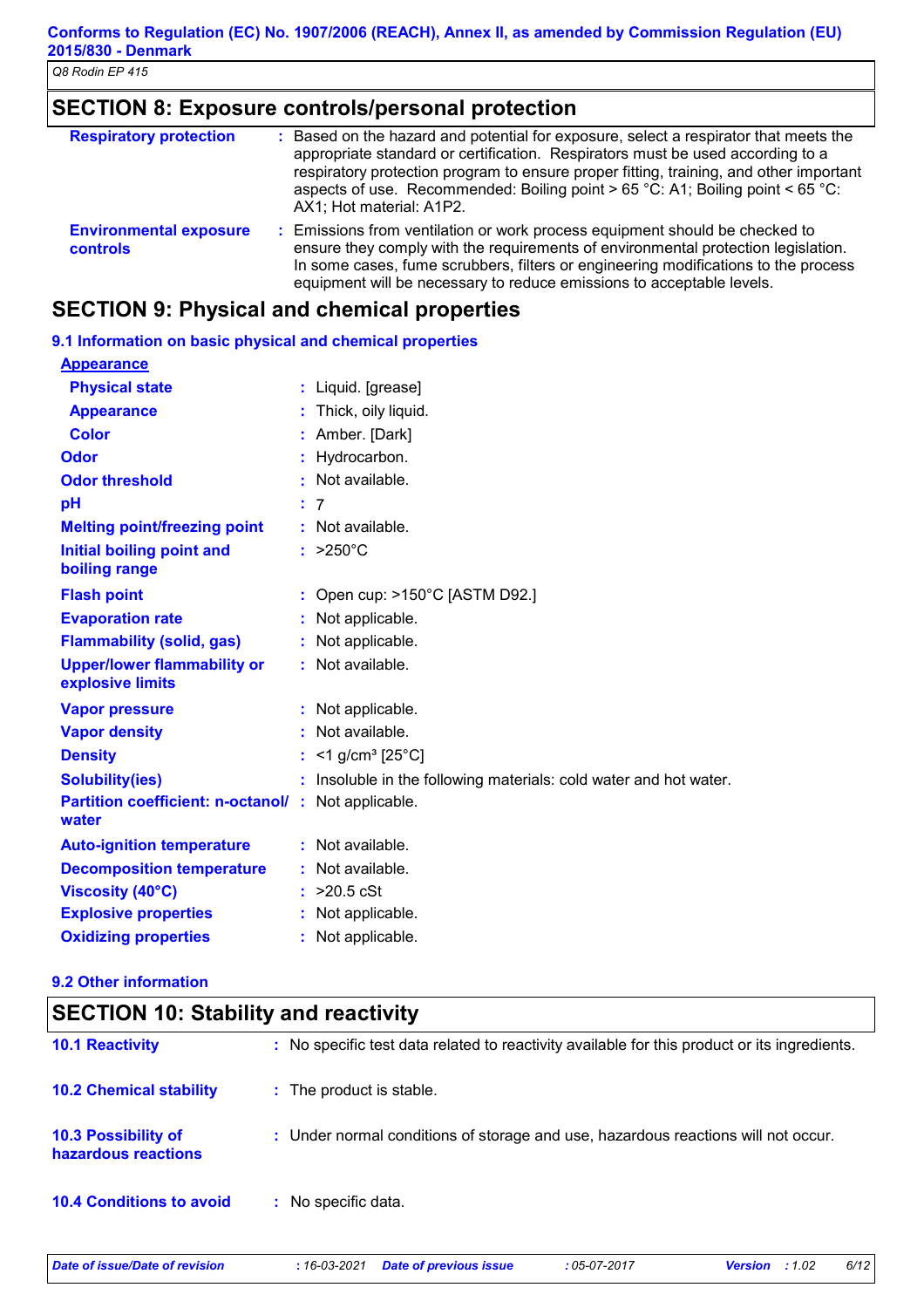### **Conforms to Regulation (EC) No. 1907/2006 (REACH), Annex II, as amended by Commission Regulation (EU) 2015/830 - Denmark**

*Q8 Rodin EP 415*

| <b>SECTION 10: Stability and reactivity</b> |                                                                                        |
|---------------------------------------------|----------------------------------------------------------------------------------------|
| 10.5 Incompatible materials                 | : Reactive or incompatible with the following materials:<br>Strong oxidizing materials |

**10.6 Hazardous decomposition products** Under normal conditions of storage and use, hazardous decomposition products **:** should not be produced.

## **SECTION 11: Toxicological information**

| <b>Acute toxicity</b><br><b>Conclusion/Summary</b>                                                                     | : Not available.                                                                                           |
|------------------------------------------------------------------------------------------------------------------------|------------------------------------------------------------------------------------------------------------|
| <b>Acute toxicity estimates</b>                                                                                        |                                                                                                            |
| N/A                                                                                                                    |                                                                                                            |
|                                                                                                                        |                                                                                                            |
| <b>Irritation/Corrosion</b>                                                                                            | : Not available.                                                                                           |
| <b>Conclusion/Summary</b><br><b>Sensitization</b>                                                                      |                                                                                                            |
| <b>Conclusion/Summary</b>                                                                                              | : Not available.                                                                                           |
| <b>Mutagenicity</b>                                                                                                    |                                                                                                            |
| <b>Conclusion/Summary</b>                                                                                              | : Not available.                                                                                           |
| <b>Carcinogenicity</b>                                                                                                 |                                                                                                            |
| <b>Conclusion/Summary</b>                                                                                              | : Not available.                                                                                           |
| <b>Reproductive toxicity</b>                                                                                           |                                                                                                            |
| <b>Conclusion/Summary</b>                                                                                              | : Not available.                                                                                           |
| <b>Teratogenicity</b>                                                                                                  |                                                                                                            |
| <b>Conclusion/Summary</b>                                                                                              | : Not available.                                                                                           |
| <b>Specific target organ toxicity (single exposure)</b>                                                                |                                                                                                            |
| Not available.                                                                                                         |                                                                                                            |
| Specific target organ toxicity (repeated exposure)                                                                     |                                                                                                            |
|                                                                                                                        |                                                                                                            |
| Not available.                                                                                                         |                                                                                                            |
|                                                                                                                        |                                                                                                            |
| <b>Aspiration hazard</b>                                                                                               |                                                                                                            |
| Not available.                                                                                                         |                                                                                                            |
|                                                                                                                        | : Not available.                                                                                           |
|                                                                                                                        |                                                                                                            |
|                                                                                                                        |                                                                                                            |
| <b>Eye contact</b>                                                                                                     | : No known significant effects or critical hazards.                                                        |
| <b>Inhalation</b>                                                                                                      | No known significant effects or critical hazards.                                                          |
| <b>Information on the likely</b><br>routes of exposure<br><b>Potential acute health effects</b><br><b>Skin contact</b> | : Defatting to the skin. May cause skin dryness and irritation.                                            |
| <b>Ingestion</b>                                                                                                       | No known significant effects or critical hazards.                                                          |
|                                                                                                                        |                                                                                                            |
| <b>Eye contact</b>                                                                                                     | <b>Symptoms related to the physical, chemical and toxicological characteristics</b><br>: No specific data. |
| <b>Inhalation</b>                                                                                                      | : No specific data.                                                                                        |
| <b>Skin contact</b>                                                                                                    | : Adverse symptoms may include the following:                                                              |
|                                                                                                                        | irritation                                                                                                 |
|                                                                                                                        | dryness<br>cracking                                                                                        |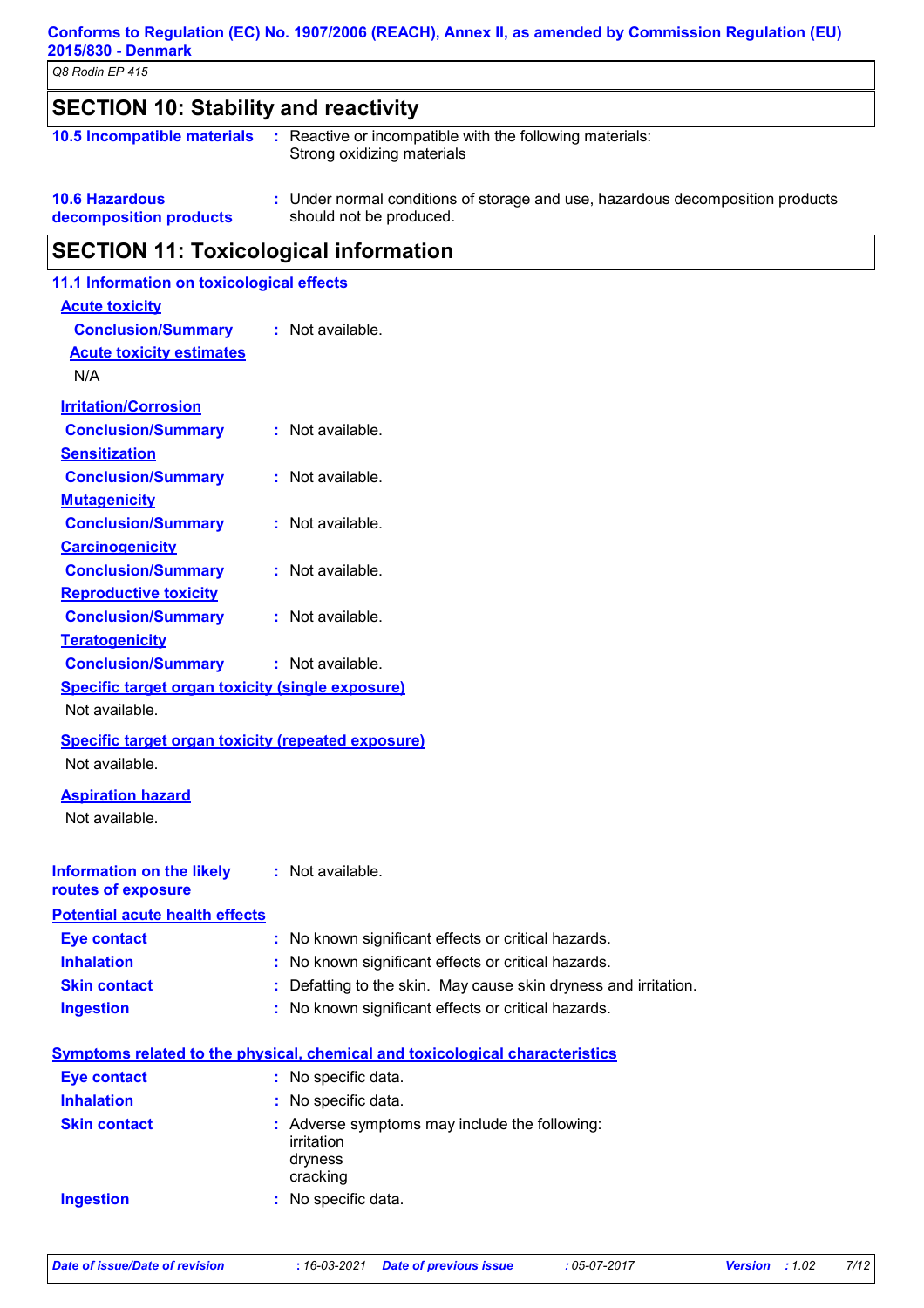## **SECTION 11: Toxicological information**

|                                         | Delayed and immediate effects and also chronic effects from short and long term exposure                   |
|-----------------------------------------|------------------------------------------------------------------------------------------------------------|
| <b>Short term exposure</b>              |                                                                                                            |
| <b>Potential immediate</b><br>effects   | : Not available.                                                                                           |
| <b>Potential delayed effects</b>        | $\therefore$ Not available.                                                                                |
| <b>Long term exposure</b>               |                                                                                                            |
| <b>Potential immediate</b><br>effects   | $:$ Not available.                                                                                         |
| <b>Potential delayed effects</b>        | : Not available.                                                                                           |
| <b>Potential chronic health effects</b> |                                                                                                            |
| Not available.                          |                                                                                                            |
| <b>Conclusion/Summary</b>               | $:$ Not available.                                                                                         |
| <b>General</b>                          | : Prolonged or repeated contact can defat the skin and lead to irritation, cracking and/<br>or dermatitis. |
| <b>Carcinogenicity</b>                  | : No known significant effects or critical hazards.                                                        |
| <b>Mutagenicity</b>                     | : No known significant effects or critical hazards.                                                        |
| <b>Teratogenicity</b>                   | : No known significant effects or critical hazards.                                                        |
| <b>Developmental effects</b>            | : No known significant effects or critical hazards.                                                        |
| <b>Fertility effects</b>                | : No known significant effects or critical hazards.                                                        |
|                                         |                                                                                                            |

## **SECTION 12: Ecological information**

| <b>12.1 Toxicity</b>                      |                      |
|-------------------------------------------|----------------------|
| <b>Conclusion/Summary</b>                 | $\pm$ Not available. |
|                                           |                      |
| <b>12.2 Persistence and degradability</b> |                      |
| <b>Conclusion/Summary</b>                 | : Not available.     |
|                                           |                      |
| <b>12.3 Bioaccumulative potential</b>     |                      |
| Not available.                            |                      |
|                                           |                      |
| <b>12.4 Mobility in soil</b>              |                      |
| <b>Soil/water partition</b>               | Not available.       |
| <b>coefficient (Koc)</b>                  |                      |
| <b>Mobility</b>                           | : Not available.     |
|                                           |                      |

## **12.5 Results of PBT and vPvB assessment**

This mixture does not contain any substances that are assessed to be a PBT or a vPvB.

**12.6 Other adverse effects** : No known significant effects or critical hazards.

## **SECTION 13: Disposal considerations**

The information in this section contains generic advice and guidance. The list of Identified Uses in Section 1 should be consulted for any available use-specific information provided in the Exposure Scenario(s).

#### **13.1 Waste treatment methods**

**Product**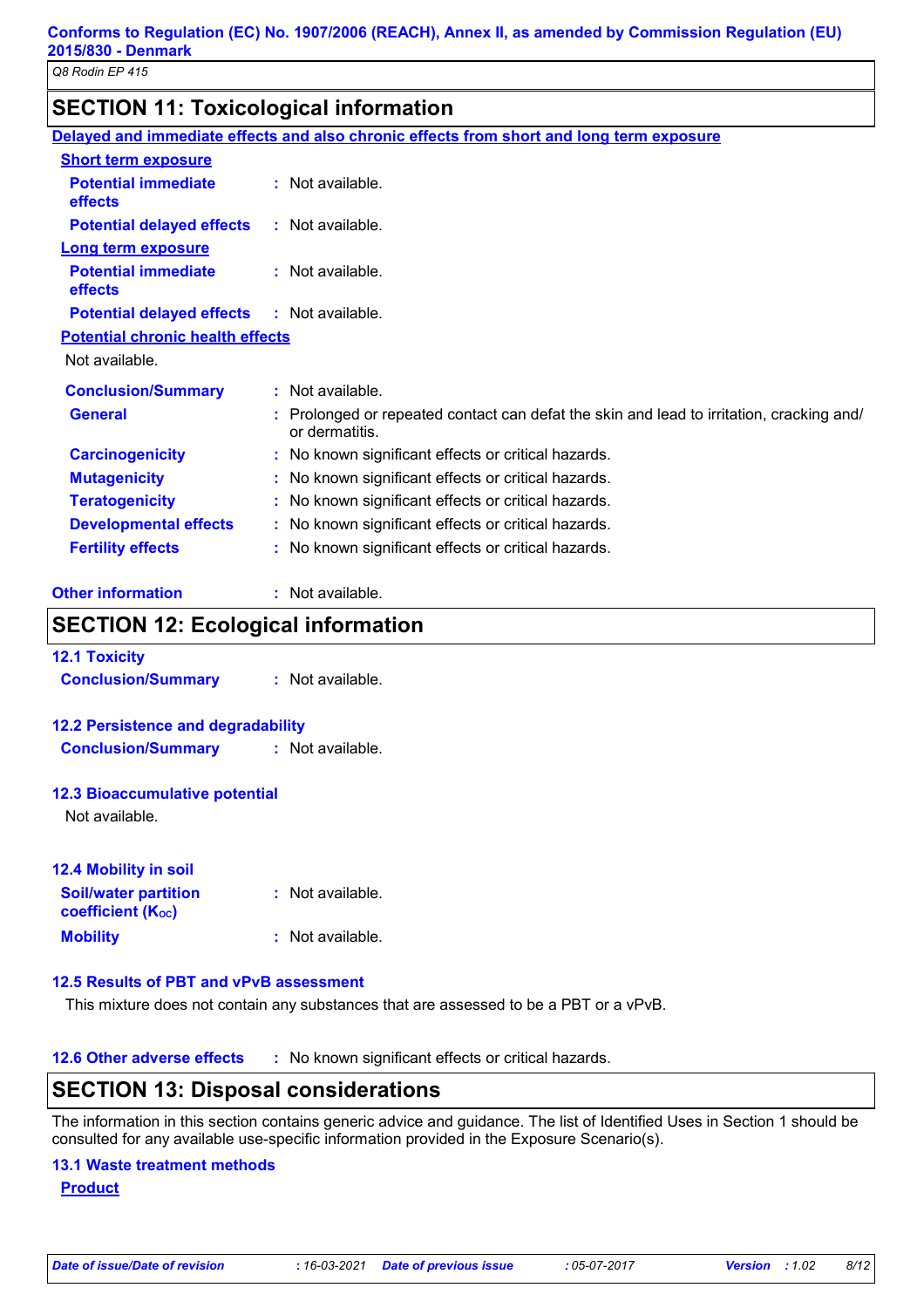## **SECTION 13: Disposal considerations**

| <b>Methods of disposal</b> | : The generation of waste should be avoided or minimized wherever possible.<br>Disposal of this product, solutions and any by-products should at all times comply<br>with the requirements of environmental protection and waste disposal legislation<br>and any regional local authority requirements. Dispose of surplus and non-<br>recyclable products via a licensed waste disposal contractor. Waste should not be<br>disposed of untreated to the sewer unless fully compliant with the requirements of<br>all authorities with jurisdiction. |
|----------------------------|------------------------------------------------------------------------------------------------------------------------------------------------------------------------------------------------------------------------------------------------------------------------------------------------------------------------------------------------------------------------------------------------------------------------------------------------------------------------------------------------------------------------------------------------------|
| <b>Hazardous waste</b>     | Yes.                                                                                                                                                                                                                                                                                                                                                                                                                                                                                                                                                 |

**European waste catalogue (EWC)**

| <b>Waste code</b>          | <b>Waste designation</b>                                                                                                                                                                                                                    |
|----------------------------|---------------------------------------------------------------------------------------------------------------------------------------------------------------------------------------------------------------------------------------------|
| 13 08 99*                  | wastes not otherwise specified                                                                                                                                                                                                              |
| <b>Packaging</b>           |                                                                                                                                                                                                                                             |
| <b>Methods of disposal</b> | : The generation of waste should be avoided or minimized wherever possible. Waste<br>packaging should be recycled. Incineration or landfill should only be considered<br>when recycling is not feasible.                                    |
| <b>Special precautions</b> | : This material and its container must be disposed of in a safe way. Empty containers<br>or liners may retain some product residues. Avoid dispersal of spilled material and<br>runoff and contact with soil, waterways, drains and sewers. |

## **SECTION 14: Transport information**

|                                           | <b>ADR/RID</b>           | <b>ADN</b>               | <b>IMDG</b>    | <b>IATA</b>    |
|-------------------------------------------|--------------------------|--------------------------|----------------|----------------|
| 14.1 UN number                            | Not regulated.           | Not regulated.           | Not regulated. | Not regulated. |
| 14.2 UN proper<br>shipping name           | $\overline{\phantom{a}}$ | $\overline{\phantom{0}}$ | ۰              |                |
| <b>14.3 Transport</b><br>hazard class(es) | ۰                        |                          | ٠              |                |
| 14.4 Packing<br>group                     |                          |                          |                |                |
| 14.5<br><b>Environmental</b><br>hazards   | No.                      | No.                      | No.            | No.            |

**user**

**14.6 Special precautions for Transport within user's premises:** always transport in closed containers that are **:** upright and secure. Ensure that persons transporting the product know what to do in the event of an accident or spillage.

**14.7 Transport in bulk according to IMO instruments**

**:** Not available.

## **SECTION 15: Regulatory information**

**15.1 Safety, health and environmental regulations/legislation specific for the substance or mixture EU Regulation (EC) No. 1907/2006 (REACH)**

**Annex XIV - List of substances subject to authorization**

**Annex XIV**

None of the components are listed.

**Substances of very high concern**

None of the components are listed.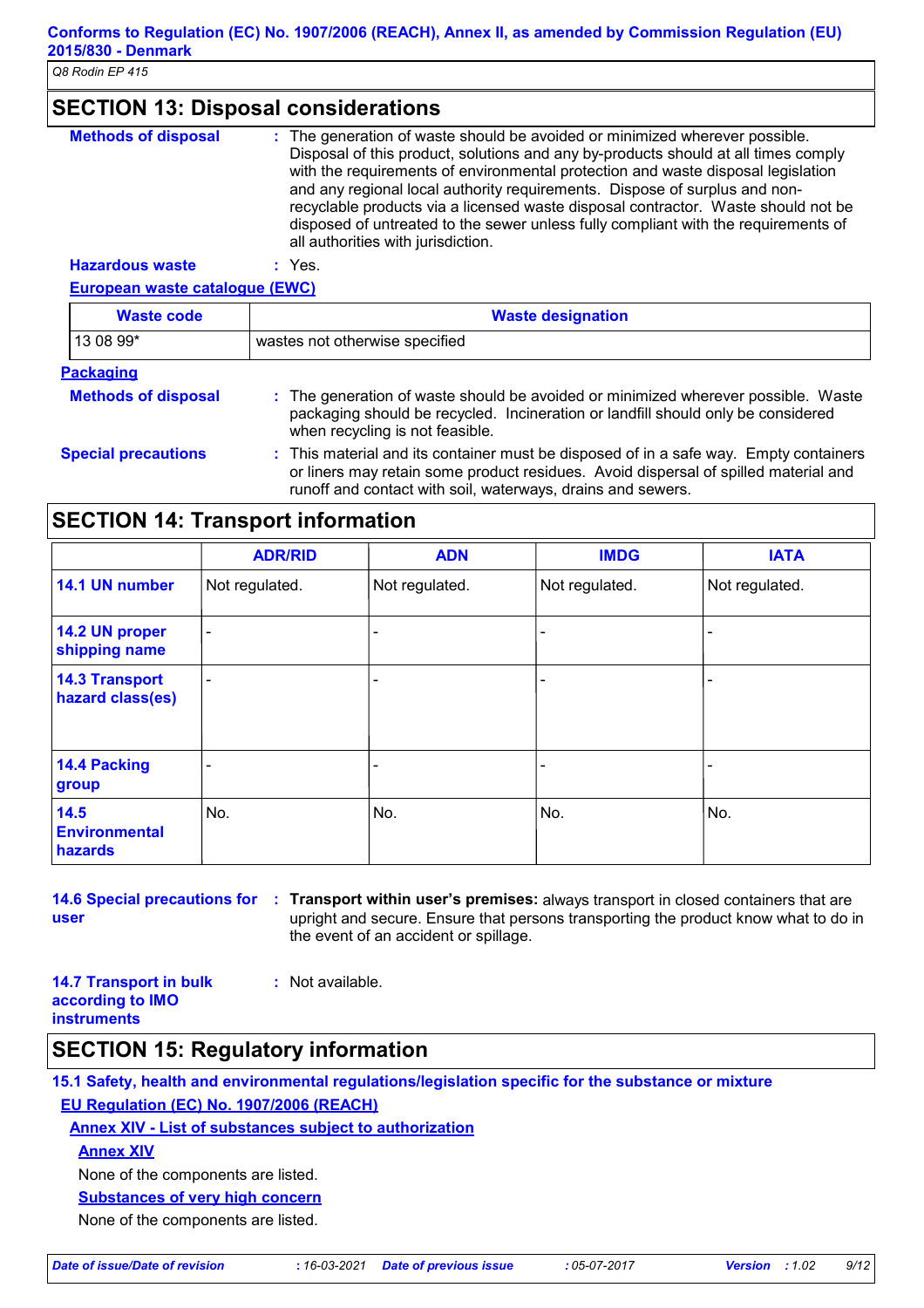# **SECTION 15: Regulatory information**

| <b>Annex XVII - Restrictions</b><br>on the manufacture,<br>placing on the market<br>and use of certain<br>dangerous substances,<br>mixtures and articles<br><b>Other EU regulations</b><br><b>Industrial emissions</b><br>(integrated pollution<br>prevention and control) -<br>Air | : Not applicable.<br>: Not listed                                                                                                                                                                                                                                                                                                                                                                                             |
|-------------------------------------------------------------------------------------------------------------------------------------------------------------------------------------------------------------------------------------------------------------------------------------|-------------------------------------------------------------------------------------------------------------------------------------------------------------------------------------------------------------------------------------------------------------------------------------------------------------------------------------------------------------------------------------------------------------------------------|
| <b>Industrial emissions</b><br>(integrated pollution<br>prevention and control) -<br><b>Water</b><br>Ozone depleting substances (1005/2009/EU)                                                                                                                                      | : Not listed                                                                                                                                                                                                                                                                                                                                                                                                                  |
| Not listed.                                                                                                                                                                                                                                                                         |                                                                                                                                                                                                                                                                                                                                                                                                                               |
| Prior Informed Consent (PIC) (649/2012/EU)<br>Not listed.                                                                                                                                                                                                                           |                                                                                                                                                                                                                                                                                                                                                                                                                               |
| <b>Seveso Directive</b>                                                                                                                                                                                                                                                             |                                                                                                                                                                                                                                                                                                                                                                                                                               |
| This product is not controlled under the Seveso Directive.                                                                                                                                                                                                                          |                                                                                                                                                                                                                                                                                                                                                                                                                               |
| <b>National requlations</b>                                                                                                                                                                                                                                                         |                                                                                                                                                                                                                                                                                                                                                                                                                               |
| <b>MAL-code</b>                                                                                                                                                                                                                                                                     | $: 00-1$                                                                                                                                                                                                                                                                                                                                                                                                                      |
| <b>Protection based on MAL</b>                                                                                                                                                                                                                                                      | : According to the regulations on work involving coded products, the following<br>stipulations apply to the use of personal protective equipment:                                                                                                                                                                                                                                                                             |
|                                                                                                                                                                                                                                                                                     | <b>General:</b> Gloves must be worn for all work that may result in soiling. Apron/<br>coveralls/protective clothing must be worn when soiling is so great that regular work<br>clothes do not adequately protect skin against contact with the product. A face<br>shield must be worn in work involving spattering if a full mask is not required. In this<br>case, other recommended use of eye protection is not required. |
|                                                                                                                                                                                                                                                                                     | In all spraying operations in which there is return spray, the following must be worn:<br>respiratory protection and arm protectors/apron/coveralls/protective clothing as<br>appropriate or as instructed.                                                                                                                                                                                                                   |
|                                                                                                                                                                                                                                                                                     | MAL-code: 00-1<br>Application: When spraying in existing* spray booths, if the operator is outside the<br>spray zone.                                                                                                                                                                                                                                                                                                         |
|                                                                                                                                                                                                                                                                                     | - Arm protectors must be worn.                                                                                                                                                                                                                                                                                                                                                                                                |
|                                                                                                                                                                                                                                                                                     | During all spraying where atomization occurs in cabins or spray booths where the<br>operator is inside the spray zone and during spraying outside a closed facility, cabin<br>or booth.                                                                                                                                                                                                                                       |
|                                                                                                                                                                                                                                                                                     | - Full mask with combined filter, coveralls and hood must be worn.                                                                                                                                                                                                                                                                                                                                                            |
|                                                                                                                                                                                                                                                                                     | <b>Drying:</b> Items for drying/drying ovens that are temporarily placed on such things as<br>rack trolleys, etc. must be equipped with a mechanical exhaust system to prevent<br>fumes from wet items from passing through workers' inhalation zone.                                                                                                                                                                         |
|                                                                                                                                                                                                                                                                                     | <b>Polishing:</b> When polishing treated surfaces, a mask with dust filter must be worn.<br>When machine grinding, eye protection must be worn. Work gloves must always be                                                                                                                                                                                                                                                    |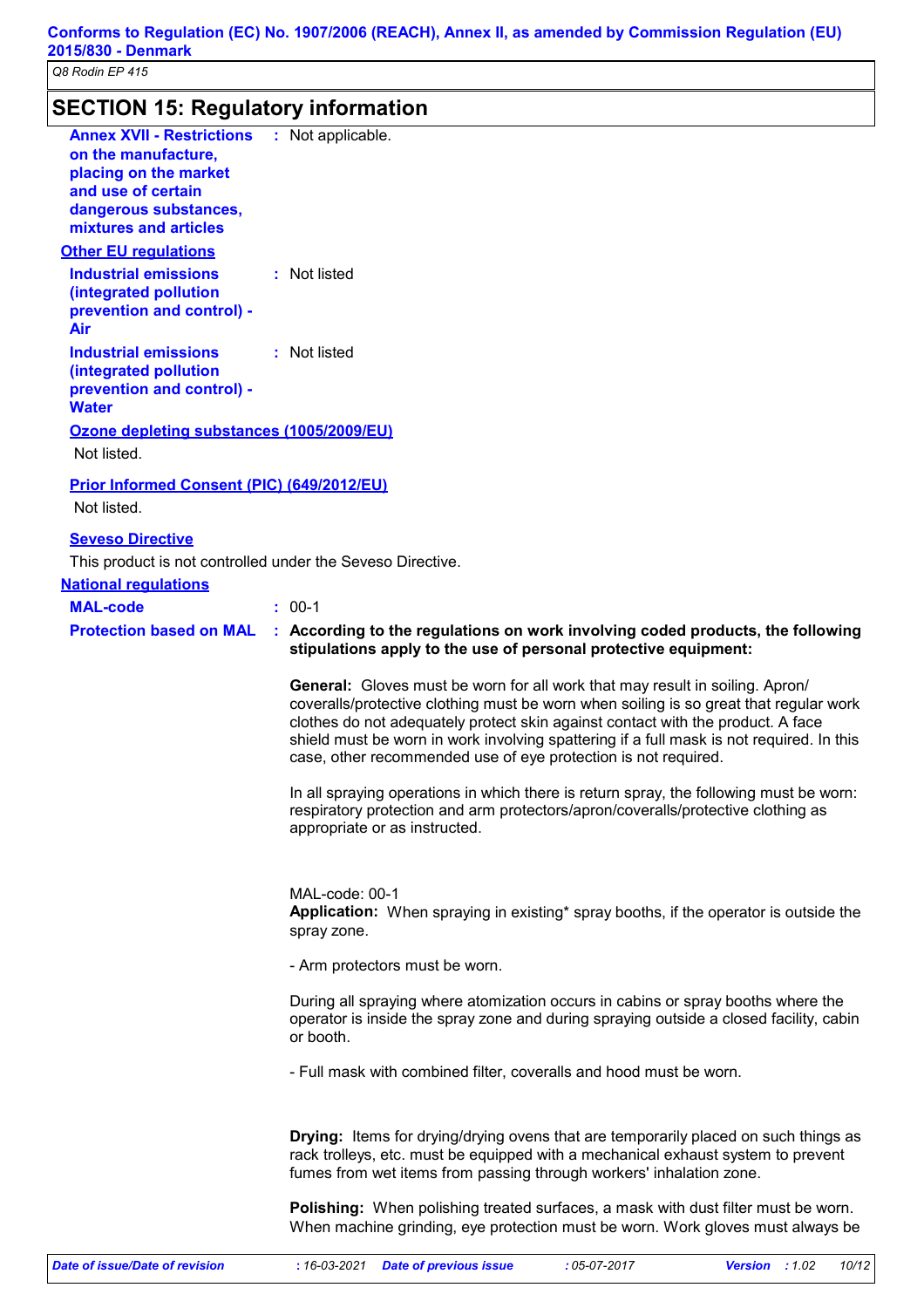## **SECTION 15: Regulatory information**

#### worn.

**Caution** The regulations contain other stipulations in addition to the above.

**International regulations** \*See Regulations. **Hazard class for water (WGK) :** 1 **VOC content :** Exempt.

**Chemical Weapon Convention List Schedules I, II & III Chemicals**

Not listed.

#### **Montreal Protocol**

Not listed.

**Stockholm Convention on Persistent Organic Pollutants**

Not listed.

#### **Rotterdam Convention on Prior Informed Consent (PIC)**

Not listed.

#### **UNECE Aarhus Protocol on POPs and Heavy Metals**

Not listed.

## **Inventory list**

| <b>Australia</b>                                 | : All components are listed or exempted.                                                                            |
|--------------------------------------------------|---------------------------------------------------------------------------------------------------------------------|
| <b>Canada</b>                                    | : All components are listed or exempted.                                                                            |
| <b>China</b>                                     | : All components are listed or exempted.                                                                            |
| <b>Europe</b>                                    | : All components are listed or exempted.                                                                            |
| <b>Japan</b>                                     | : Japan inventory (CSCL): All components are listed or exempted.<br><b>Japan inventory (ISHL)</b> : Not determined. |
| <b>New Zealand</b>                               | : All components are listed or exempted.                                                                            |
| <b>Philippines</b>                               | : All components are listed or exempted.                                                                            |
| <b>Republic of Korea</b>                         | : All components are listed or exempted.                                                                            |
| <b>Taiwan</b>                                    | : All components are listed or exempted.                                                                            |
| <b>Thailand</b>                                  | : Not determined.                                                                                                   |
| <b>Turkey</b>                                    | : Not determined.                                                                                                   |
| <b>United States</b>                             | : All components are active or exempted.                                                                            |
| <b>Viet Nam</b>                                  | : Not determined.                                                                                                   |
| <b>15.2 Chemical Safety</b><br><b>Assessment</b> | : This product contains substances for which Chemical Safety Assessments are still<br>required.                     |

## **SECTION 16: Other information**

 $\nabla$  Indicates information that has changed from previously issued version.

| <b>Abbreviations and</b><br>acronyms | $:$ ATE = Acute Toxicity Estimate<br>CLP = Classification, Labelling and Packaging Regulation [Regulation (EC) No.<br>1272/2008]<br>DMEL = Derived Minimal Effect Level<br>DNEL = Derived No Effect Level<br>EUH statement = CLP-specific Hazard statement<br>$N/A = Not available$<br>PBT = Persistent, Bioaccumulative and Toxic<br>PNEC = Predicted No Effect Concentration<br><b>RRN = REACH Registration Number</b><br>SGG = Segregation Group |
|--------------------------------------|-----------------------------------------------------------------------------------------------------------------------------------------------------------------------------------------------------------------------------------------------------------------------------------------------------------------------------------------------------------------------------------------------------------------------------------------------------|
|                                      |                                                                                                                                                                                                                                                                                                                                                                                                                                                     |

| Date of issue/Date of revision | : 16-03-2021 Date of previous issue | : 05-07-2017 | <b>Version</b> : 1.02 |  | 11/12 |
|--------------------------------|-------------------------------------|--------------|-----------------------|--|-------|
|--------------------------------|-------------------------------------|--------------|-----------------------|--|-------|